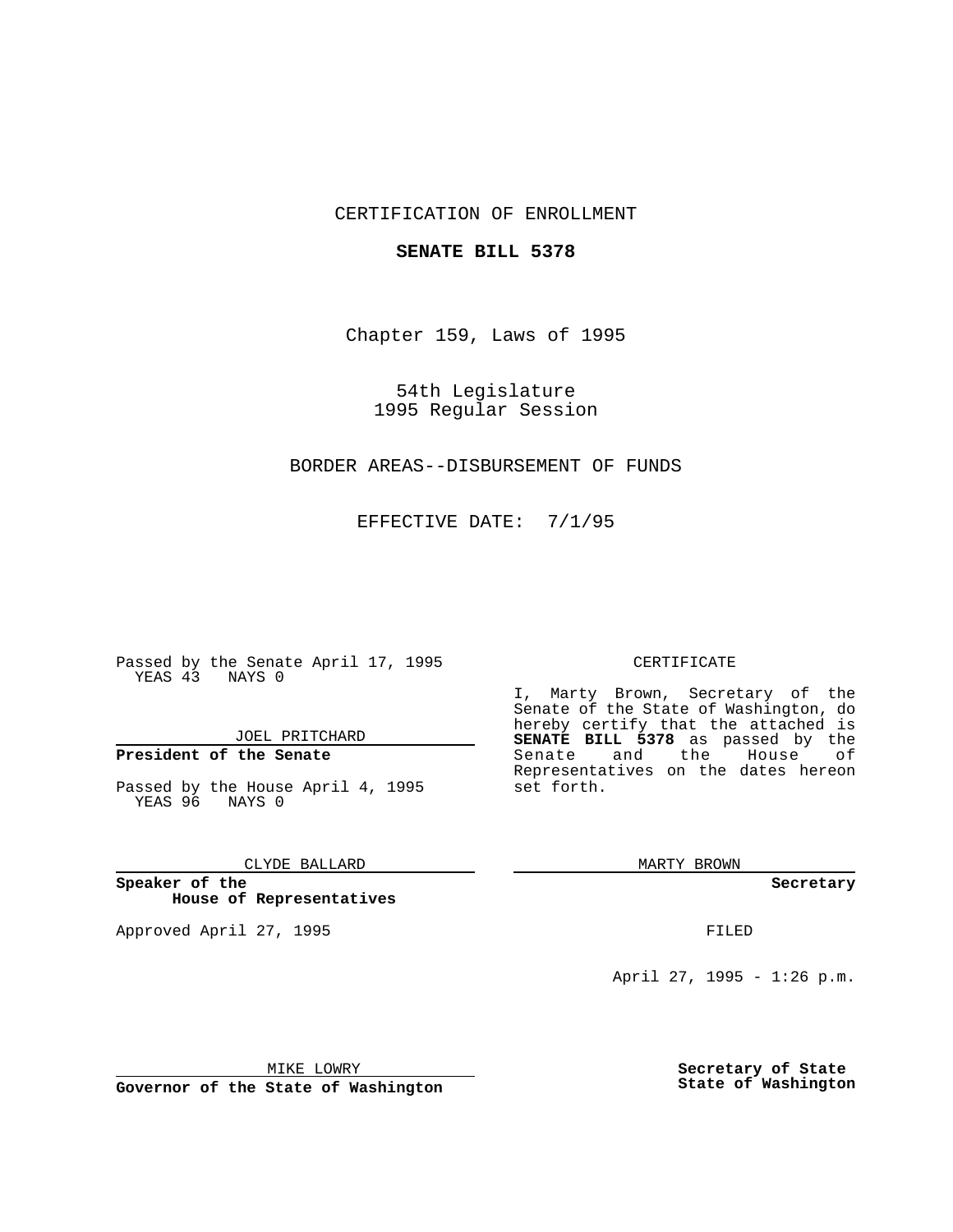## **SENATE BILL 5378** \_\_\_\_\_\_\_\_\_\_\_\_\_\_\_\_\_\_\_\_\_\_\_\_\_\_\_\_\_\_\_\_\_\_\_\_\_\_\_\_\_\_\_\_\_\_\_

\_\_\_\_\_\_\_\_\_\_\_\_\_\_\_\_\_\_\_\_\_\_\_\_\_\_\_\_\_\_\_\_\_\_\_\_\_\_\_\_\_\_\_\_\_\_\_

## AS AMENDED BY THE HOUSE

Passed Legislature - 1995 Regular Session

#### **State of Washington 54th Legislature 1995 Regular Session**

**By** Senators Haugen, Morton and Winsley; by request of Community, Trade, and Economic Development

Read first time 01/23/95. Referred to Committee on Government Operations.

1 AN ACT Relating to disbursement of funds to border areas; amending RCW 66.08.190, 66.08.195, and 43.63A.190; adding new sections to chapter 66.08 RCW; providing an effective date; and declaring an emergency.

5 BE IT ENACTED BY THE LEGISLATURE OF THE STATE OF WASHINGTON:

6 **Sec. 1.** RCW 66.08.190 and 1991 sp.s. c 32 s 34 are each amended to 7 read as follows:

8 When excess funds are distributed, all moneys subject to 9 distribution shall be disbursed as follows:

10 (1) Three-tenths of one percent to ((the department of community 11 development to be allocated to)) border areas under RCW 66.08.195; and 12 (2) From the amount remaining after distribution under subsection 13 (1) of this section, fifty percent to the general fund of the state, 14 ten percent to the counties of the state, and forty percent to the 15 incorporated cities and towns of the state.

 $((+3))$  The governor may notify and direct the state treasurer to withhold the revenues to which the counties and cities are entitled under this section if the counties or cities are found to be in noncompliance pursuant to RCW 36.70A.340.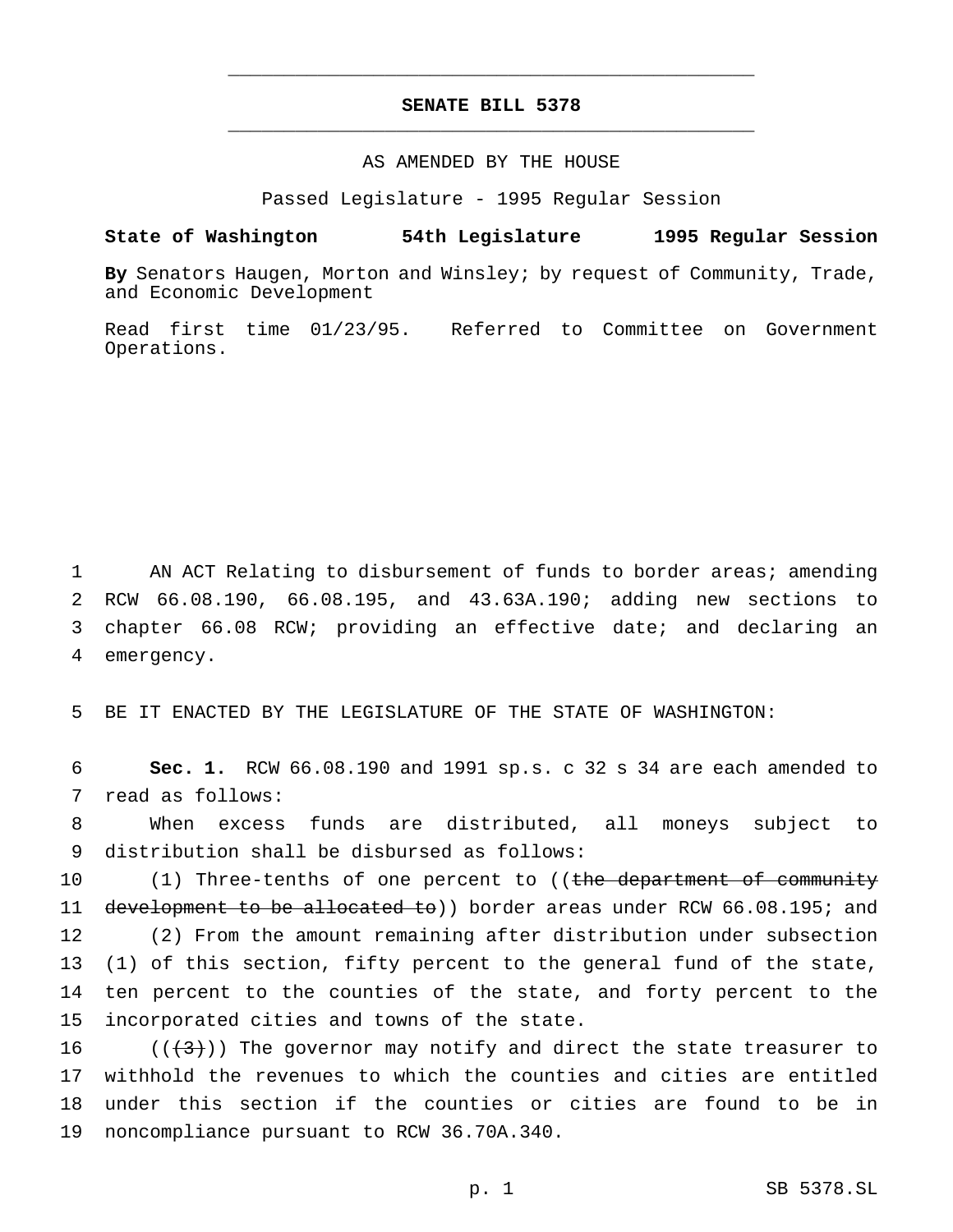**Sec. 2.** RCW 66.08.195 and 1988 c 229 s 3 are each amended to read as follows:

3 For the purposes of this ((section, the term)) chapter: (1) 4 "Border area" means ((Blaine, Everson, Friday Harbor, Lynden, Nooksack, Northport, Oroville, Port Angeles, Sumas, and that area of Whatcom county commonly referred to as Point Roberts.

 Funds allocable to border areas under RCW 66.08.190 shall be distributed pursuant to a formula developed by the department of community development, by rule, based on border traffic and historical public impacts of law enforcement problems caused by the border on local budgets. All such funds received by Whatcom county pursuant to 12 this allocation shall be spent within the Point Roberts area)) any incorporated city or town located within seven miles of the Washington-14 Canadian border or any unincorporated area that is a point of land 15 surrounded on three sides by saltwater and adjacent to the Canadian border.

 (2) "Border area per-capita law-enforcement spending" equals total per capita expenditures in a border area on: Law enforcement operating 19 costs, court costs, law enforcement-related insurance, and detention expenses, minus funds allocated to a border area under RCW 66.08.190 21 and section 3 of this act.

22 (3) "Border-crossing traffic total" means the number of vehicles, vessels, and aircraft crossing into the United States through a United States customs service border crossing that enter into the border area 25 during a federal fiscal year, using border crossing statistics and criteria included in guidelines adopted by the department of community, 27 trade, and economic development.

 (4) "Border-related crime statistic" means the sum of infractions 29 and citations issued, and arrests of persons permanently residing outside Washington state in a border area during a calendar year.

 NEW SECTION. **Sec. 3.** A new section is added to chapter 66.08 RCW to read as follows:

 Distribution of funds to border areas under RCW 66.08.190 shall be as follows:

 (1) Sixty-five percent of the funds shall be distributed to border areas ratably based on border area traffic totals;

 (2) Twenty-five percent of the funds shall be distributed to border areas ratably based on border-related crime statistics; and